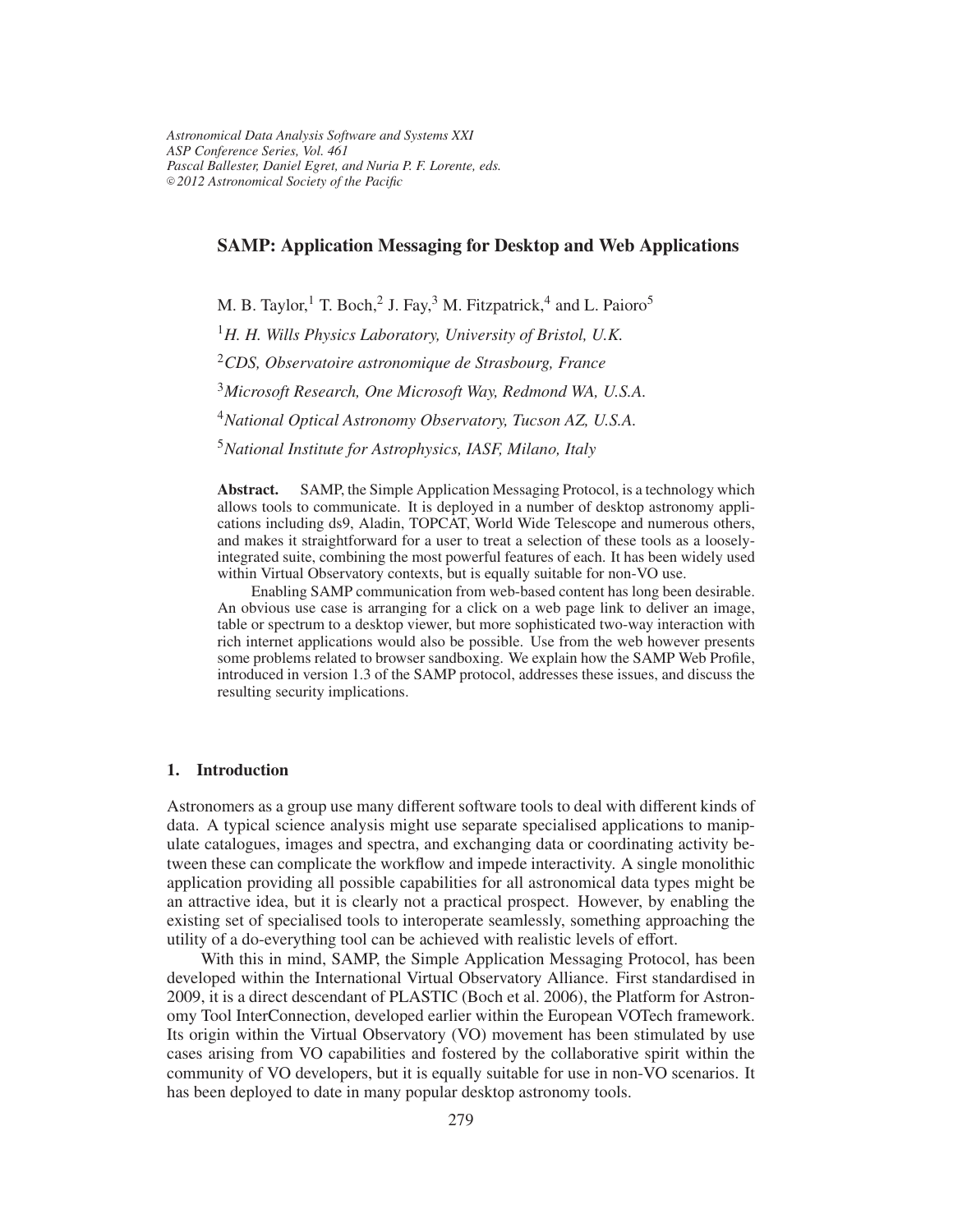280 Taylor et al.

# **2. Architecture**

The architecture of SAMP is divided into three distinct layers:

- **Abstract API:** Defines the structure of messages and responses, the available data types, and the services provided by the Hub.
- **Profile:** Prescribes how the concepts defined in the Abstract API are mapped to actual communication operations, such as bytes on a wire, using a particular transport protocol. In particular prescribes how a client can locate the Hub.
- **MTypes:** An open-ended list of semantically distinguished message types, labelled by short, hierarchically structured, strings. An MType resembles the specification of a subroutine in an API, and defines the semantics of the message as well as zero or more required or optional named parameters and return values.

The Abstract API and Profile are deliberately separated, in order to allow different choices of Profile to support different operating requirements. In early versions of SAMP, only a single profile, the Standard Profile, was defined. In the Standard Profile the transport protocol is XML-RPC (a simple HTTP-based RPC mechanism), and Hub discovery is via a "lockfile" in the user's home directory.

The MTypes are in most cases defined outside of the standard by mutual agreement between client developers. Useful tool interoperability is achieved when an MType produced by one tool is consumed by another; a simple and commonly used example is "image.load.fits" which permits one tool to send an image in FITS format to other tools which know how to do something with such an item. Any client developer may introduce a new MType; it becomes useful to the extent that other interoperating clients introduce support for it.

SAMP operates using a star-like topology, in which a "Hub" provides directory and message-brokering services to clients. All direct SAMP communication is therefore client–Hub; the Hub forwards messages and responses appropriately to achieve client–client messaging. In order to participate in SAMP communications, clients must first *register* with this Hub. Once registered, clients can participate in publish-subscribe type messaging, in which each client may declare its willingness to receive messages with certain MTypes. The Hub is a daemon process, which is conceptually distinct from any of the clients, though it may in practice run within one of the clients. This is in fact commonly the case; many SAMP-aware applications will launch a Hub on startup if one is not already running, and this means that users typically run SAMP whenever they use their favourite analysis tools, without taking any explicit action to do so.

### **3. Design Principles**

The aim of SAMP is to deliver maximum interoperability between astronomy tools *in practice*. Clearly, this requires a protocol which is sufficiently capable, efficient and expressive to be able to exchange useful data and control information between applications. However, it also requires that it becomes widely deployed into the tools that astronomers use, and that once deployed, astronomers actually discover and make use of the capabilities. The latter part of this requirement is at least as difficult to achieve as the former, and so the design of SAMP has given particular consideration to making it easy to adopt and use.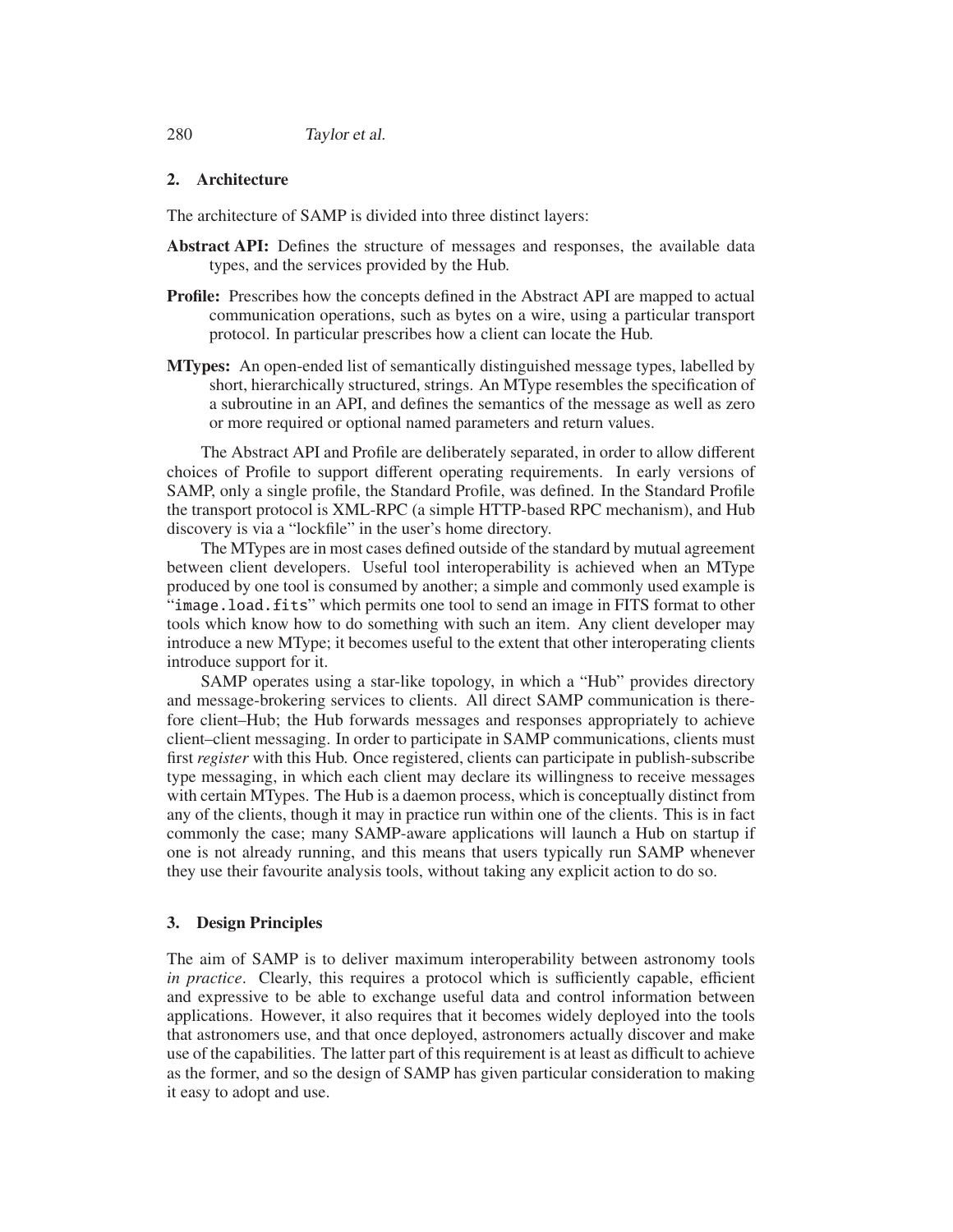To address one aspect of this, the design has focussed on making it as easy as possible for application developers to implement SAMP functionality in their software. The standard is independent of language and operating system, and as few assumptions as possible are made about the implementation environment. Some language-specific SAMP libraries exist, but even in their absence a programmer can implement without much effort a basic function such as transmitting an image or table to other tools, as long as HTTP and XML libraries are available. Where design conflicts have arisen between ease of implementation or use, and rigour or reliability, the former has taken precendence.

A second property of SAMP usage is that the semantics of the messages are typically rather vague. The "table.load.votable" MType simply says "here is a VOTable" and it's up to the receiving tool to display the table cells, or plot row positions on a sky image, or calculate statistics on it, or do whatever is appropriate in the context of the receiver. The fact that there are a few, widely used, MTypes in common usage means that by supporting a few generic operations appropriate to its capabilities, a given tool has a good chance of interoperating usefully with other tools likely to be running in the same environment, without needing to know what they are. This model does not lend itself to providing detailed external control of a tool; however any tool may additionally provide such an interface via tool-specific MTypes.

Finally, where possible, the design has been extensible. The general rule is that provision is made to permit optional, non-standard behaviour as long as it does not compromise the capabilities of clients which implement only the standard.

The result of all this is that users can run whatever selection of desktop astronomy tools they choose, and there is a good chance that they will find these tools can operate together as a loosely integrated suite. The burden on tool developers is modest; in particular it is not necessary for the developer of one tool to have a detailed understanding of the operation or capabilities of any of the others, or to make assumptions about what other clients will be registered at run time.

### **4. SAMP for the Web**

A huge amount of content and functionality is available to astronomers from the World Wide Web, and since SAMP's inception it has been clear that allowing web, as well as desktop, applications to communicate using SAMP would be highly desirable. The designation "web application" covers any code running within a web browser, from a few lines of styling JavaScript to Rich Internet Applications like the web version of Microsoft's World Wide Telescope. The most important browser-based execution environments in this context are at time of writing JavaScript, Java, Adobe Flash, and Microsoft Silverlight. Of these JavaScript is much the most prevalent — effectively all browsers support it, and a large proportion of web pages use it to some extent.

Unfortunately, there are some technical obstacles to implementing SAMP access for web applications. These are a result of security restrictions imposed by web browsers: browsers run downloaded code in a "sandbox" from within which access to sensitive resources on the local host is deliberately blocked. The most significant restriction is that sandboxed applications are not allowed access to the local filesystem or to external ("cross-origin") URLs. This precaution is necessary to prevent accidental or malicious damage to the local system by web pages the user visits. In order to ex